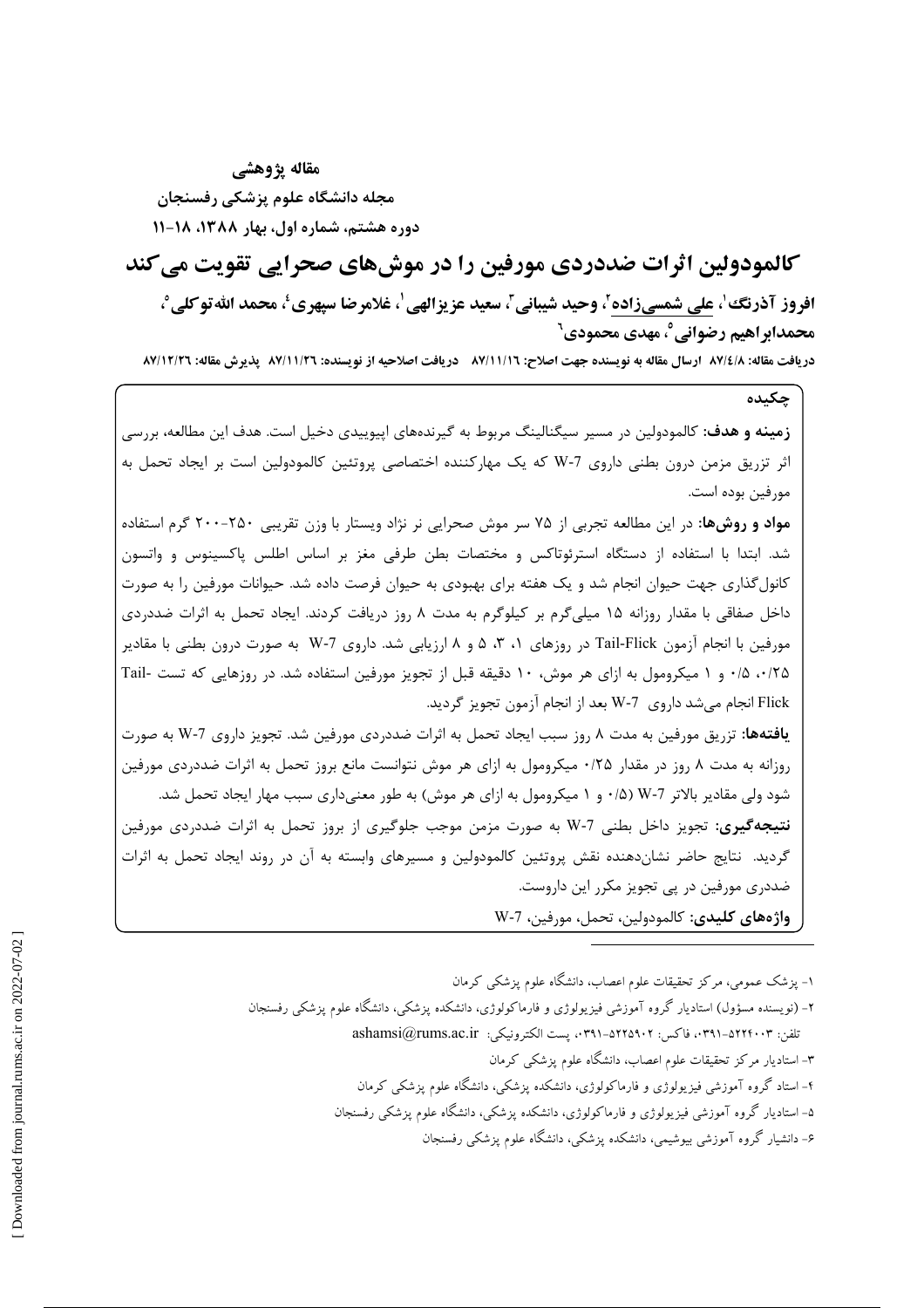#### مقدمه

ضددردهای اوپیوییدی از جمله مورفین به طور گسترده در کنترل درد به کار برده میشوند. تجویز مزمن سبب ایجاد تحمل به اثرات ضددردی میگردد که کاربرد باليني آنها را محدود ميسازد. تحمل به صورت كاهش اثربخشی دارو در پی تجویز مزمن آن دارو تعریف میشود که در صورت ایجاد تحمل برای ایجاد اثرات ضددردی مطلوب به مقادیر بیشتر دارو نیاز است [۳-۱]. سازوکارهای دخیل در ایجاد تحمل به طور دقیق و کامل شناسایی نشدهاند.

كالمودولين پروتئين اصلى متصلشونده به كلسيم است که به مقدار زیاد در دستگاه عصبی مرکزی یافت میشود [۴]. کالمودولین در بسیاری از اعمال سلولی از طريق فعال كردن آنزيمهاى وابسته به كالمودولين دخالت می کند. همچنین فعالیت بسیاری از کانالهای یونی، پمپ غشایی کلسیم و آزادسازی نوروترانسمیترها را تنظیم مے کند [۶–۵].

شواهدی در دست است که مسیرهای وابسته به کلسیم-کالمودولین در ایجاد تحمل به اثرات ضددردی مورفین نقش دارند. گزارش شده است که افزایش غلظت گیرندههای اوپیوییدی که به دنبال تجویز نالوکسان ایجاد می شود با افزایش محتوای کالمودولین متصل به غشاء سلول همراهی دارد. این مطلب نشان می دهد گیرندههای اوييوييدي و كالمودولين تحت تنظيم سيستمهاي هماهنگکننده یکسانی هستند [۷]. Wang و همکاران گزارش نمودند که کالمودولین فعال شدن آنزیم کلسیم-كالمودولين پروتئين كيناز II را در سلولهاي تحريك شده با مورفین تسهیل میکند [۸]. Fan و همکاران نشان دادند که مهار پروتئین کیناز II در هیپوکمپ باعث کاهش وابستگی به مورفین می,شود [۹]. همچنین نشان داده شده است که تجویز حاد مهارکننده پروتئین کیناز II در

نخاع، تحمل ایجاد شده به اثرات ضددردی مورفین را کاهش مے،دهد [۱۰].

از سوی دیگر داروهای اوپیوییدی در تنظیم محتوای كلسيم و كالمودولين داخل سلول نقش دارند. تجويز مورفین سبب توزیع مجدد کالمودولین در میان ساختمانهای مختلف سلول میشود [۷]. همچنین مورفين از طريق پروتئين كيناز II باعث كاهش حساسيت (desensitization) گیرندههای اپیوییدی µ میشود [۱۱]. اندازهگیری میزان فعالیت آنزیم طريق از فسفودیاستراز cAMP حلقوی مشخص شده است که در جریان تجویز مزمن مورفین، محتوای کالمودولین در مغز موش صحرایی افزایش مییابد [۱۳-۱۲] اما نقش این افزایش در ایجاد عوارض ناشی از مصرف مزمن مورفین از جمله ایجاد تحمل نامشخص است. با توجه به این که نقش کالمودولین موجود در مغز در بروز اثرات ضددردی و بروز تحمل به مورفین به طور دقیق مشخص نشده است لذا مطالعه حاضر به منظور ارزيابي اثر تزريق داخل بطني 7-W (مهار كننده اختصاصي كالمودولين) بر فرآيند ايجاد تحمل به اثرات ضددردی مورفین صورت گرفت.

### مواد و روش ها

حیوانات: در این مطالعه تجربی (experimental) از ۷۵ رأس موش صحرایی نر از نژاد ویستار و با وزن تقریبی۲۰۰ تا ۲۵۰ گرم که به صورت تصادفی انتخاب شـدند اسـتفاده گردید. موشهای صحرایی از مرکز نگهداری حیوانات مرکز تحقيقات علوم اعصاب دانشگاه علوم پزشكي كرمـان تهيــه شدند. حیوانات در شرایط ۱۲ ساعت روشنایی و ۱۲ ساعت تاریکی نگهداری میشدند و دسترسـی آزاد بـه آب و غـذا داشتند.

داروها: ماده -1-f-chloro-1-old -0-aminohexyl) naphtalenesulfonamide) W-7 از شركت Alexis تهيه شد و در Dimethyl Sulfoxide) DMSO جل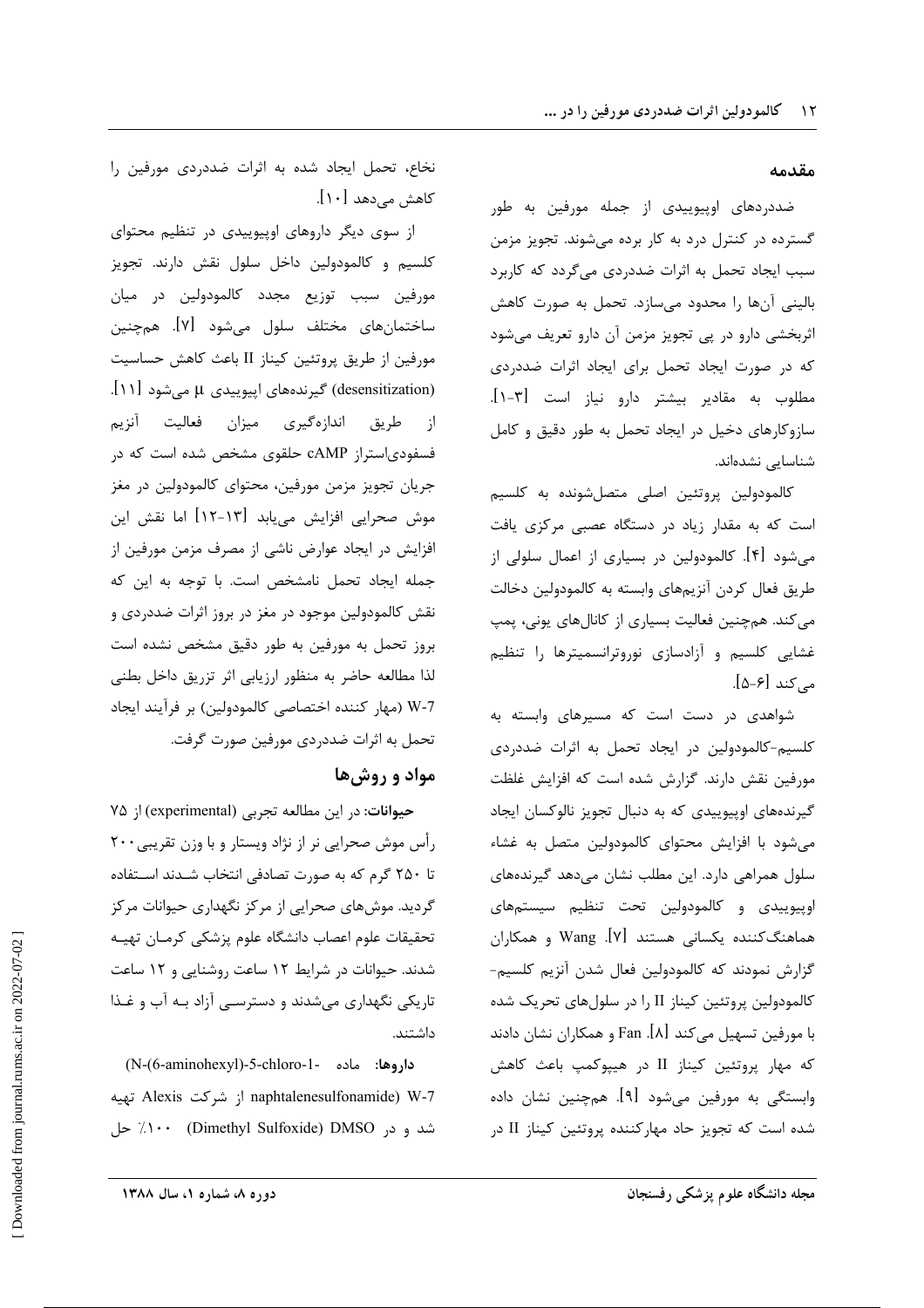گردید. مقادیر مختلف دارو (۰/۲۵ ه/۰ و ۱ میکرومول به ازای هر موش) با حجم ۱۰ میکرولیتر در عرض یک دقیقه در بطن جانبی تزریق گردید. داروی مورفین هیدروکلراید از شرکت دارویی ایران تهیه گردید و در زمان مصرف در سرم فیزیولوژیک حل شد و مورد استفاده قرار گرفت.

روش آماده کردن حیوان برای تزریق W-7 در بطن جانبی مغز: ابتدا حیوانات توسط تزریق داخل صفاقی مخلوط زیلازین ۵ میلیگرم بر کیلوگرم و کتامین ۶۰ میلیگرم بر کیلوگرم بیهوش شدند. سپس سر حیوان در دستگاه استرئوتاکس ثابت و یک برش طولی از قسمت ابتدایی به طرف انتهایی جمجمه داده شد. دستگاه استرئوتاکس بر اساس اطلس پاکسینوس و واتسون بر روی مختصات بطن طرفی مغز (۱ میلی متر به سمت عقب نسبت به برگما، ۱/۵ میلیمتر در سمت چپ خط وسط و عمق ٣ ميلي متر از سطح سختشامه جمجمه) تنظيم شد. یک کانول شماره ٢٢ در بطن جانبی مغز قرار گرفت و با استفاده از خمیر دندانپزشکی ثابت گردید. دهانه کانول با استفاده از مفتول فلزی مناسب جهت جلوگیری از عفونت و نشت احتمالي مايع مغزى نخاعي (CSF) مسدود گردید، یک هفته به حیوان جهت بهبودی فرصت داده شد و سپس آزمایشات انجام گرفت [۱۴].

**سنجش میزان تحمل:** برای مطالعه اثر ضددردی مورفين از آزمون Tail-Flick استفاده شد. به طور خلاصه در هر حیوان قبل از تزریق داروها زمان تأخیری پس کشیدن دم (معیار اثر ضددردی مورفین) متعاقب تاباندن نور با شدت ۷ بر ثلث میانی دم حیوان با استفاده از دستگاه Tail-Flick (ساخت کشورآمریکا) ۳ بار و با فاصله ۱ دقیقه اندازهگیری شد. میانگین این زمانها به عنوان زمان تأخيري پايه (basal latency) ثبت گرديد. در فاصله زماني مشخص بعد از تزريق مورفين زمان پاسخدهی به نور مجدداً ۳ بار و با فاصله ۱ دقیقه

اندازهگیری و تحت عنوان زمان تأخیری در گروه درمانی (experimental latency) ثبت شد. حداکثر زمان نوردهی (cut off time) برابر ١۵ ثانيه تعيين شد تا از آسيب بافتى جلوگیری شود [۱۵]. حداکثر اثر ضددردی [(MPE (maximal possible effect)] بر اساس زمان های تأخیری پایه و درمانی بر اساس فرمول زیر بصورت درصد بیان شد:

 $MPE =$  experimental latency-basal latency  $\times 100$ 15-basal latency روش ايجاد تحمل به مورفين: براي القاء تحمل، مورفین به صورت داخل صفاقی یک نوبت در روز به میزان ۱۵ میلی گرم بر کیلوگرم به مدت ۸ روز به حیوانات تزریق می شد. پیشرفت تحمل به خاصیت ضددردی این دوز از مورفین در روزهای ۰، ۳، ۵ و ۸ با استفاده از تست Tail-Flick قبل و ۳۰ دقیقه بعد از تزریق مورفین سنجیده شد. داروی W-7 (۰/۲۵ ۰/۸ و ۱ میکرومول به ازای هر موش) به صورت داخل بطنی ۱۰ دقیقه قبل از تزریق مورفین به کار میرفت ولی در روزهای ۰، ۳، ۵ و ۸ ابتدا تزریق مورفین و تست Tail-Flick انجام میگرفت و سپس 7-W تزریق می,شد [۱۶].

گروههای مورد آزمایش: در این تحقیق ۸ گروه موش صحرایی کانول گذاری شده مورد آزمایش قرار گرفتند و هر گروه شامل ۸-۶ سر حیوان بود:

۱- موشهای دریافتکننده سرم فیزیولوژیک داخل صفاقی به مدت ۸ روز، ۲− موشهای دریافتکننده مورفین داخل صفاقی به مدت ۸ روز، ۳- موشهای دريافت كننده مورفين داخل صفاقي وDMSO (حلال W-7) داخل بطنی به مدت ۸ روز، ۴- موشهای دریافت *کننده* سرم فیزیولوژیک داخل صفاقی و DMSO (حلال 7-W) داخل بطنی به مدت ۸ روز، ۵- موشهای دریافت کننده سرم فیزیولوژیک داخل صفاقی و 7-W (۱ میکرومول به ازای هر موش) داخل بطنی به مدت ۸ روز،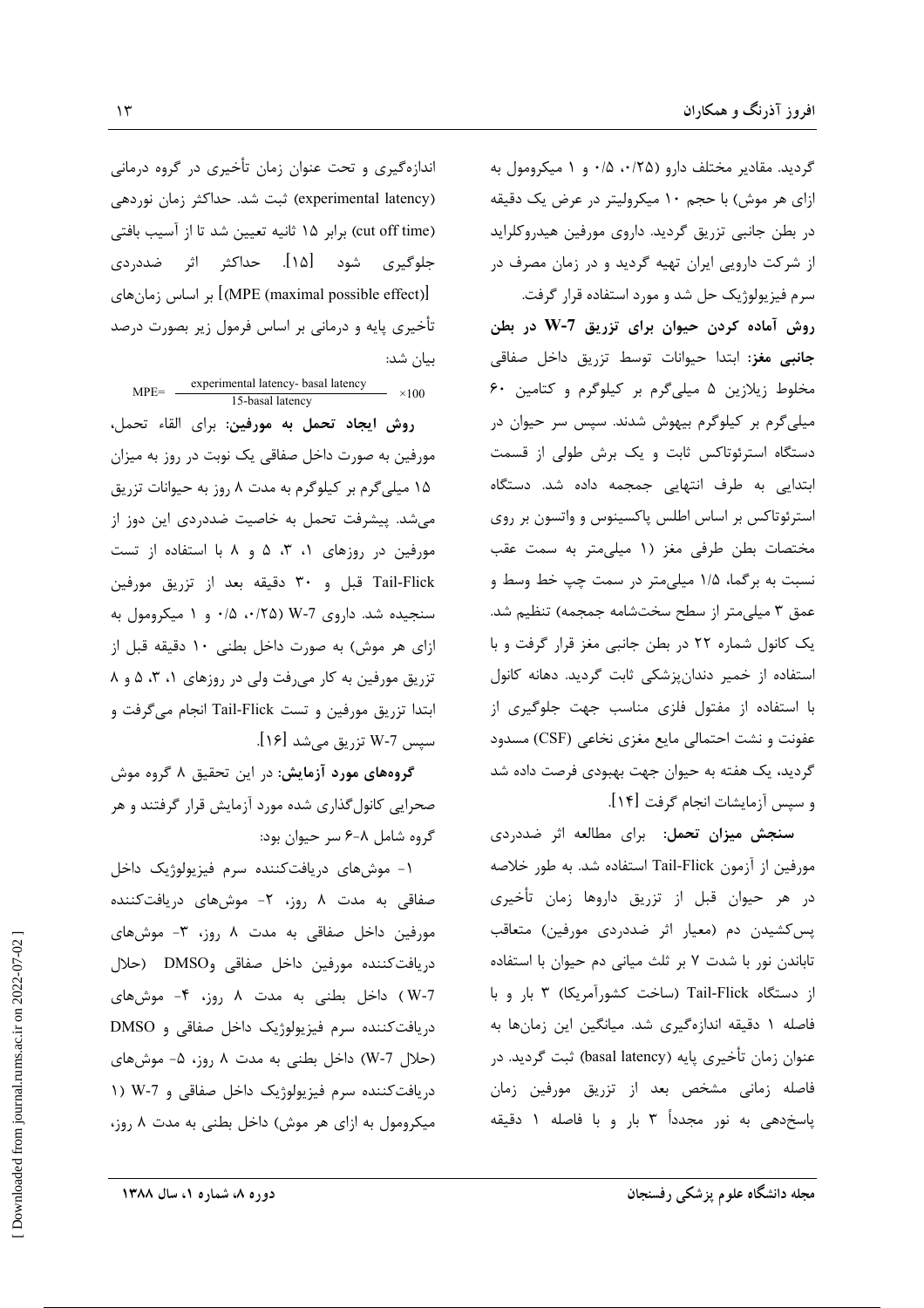۶٬۷٬۸– موش های دریافت کننده مورفین داخل صفاقی و مقادیر مختلف 7-W (۰/۲۵، ۰/۵) و ۱ میکرومول به ازای هر موش) داخل بطنی به مدت ۸ روز.

روش آماری: دادهها به صورت میانگین و انحراف معیار نشان داده شدند. اختلاف حداکثر اثر ضددردی در گروههای مختلف و در زمانهای متفاوت با استفاده از آزمون آنالیز واریانس دو طرفه بررسی شد. از آزمون آنالیز واریانس تکراری برای تجزیه و تحلیل دادهها در زمانهای مختلف در یک گروه آزمایشی استفاده شد. تمامی دادهها با p<۰/۰۵ معنی دار تلقی گردید.

### نتايج

تجويز داخل صفاقي مورفين (١۵ ميلي¢رم بر کیلوگرم) به مدت ۸ روز سبب ایجاد تحمل به اثرات ضددردی مورفین شد به طوری که میزان MPE روزهای پنجم و هشتم به ترتیب ۴۵٪ و ۳۰٪ بود که در مقایسه با میزان MPE روز اول (۸۰٪) در این گروه تفاوت



نمودار ۱- ایجاد تحمل به اثرات ضددردی مورفین در پی تجویز مزمن این دارو در موش صحرایی.

دادهها به صورت میانگین± خطای معیار نشان داده شدهاند. \* اختلاف معنیدار بین حداکثر اثر ضد دردی روز اول با روز ينجم و هشتم در گروه دريافت كننده مورفين و گروه مورفين به همراه (Repeated Measure ANOVA, p<-/-0) DMSO  $(n=7-\lambda)$ 

در اين بخش از مطالعه ابتدا تأثير تجويز داخل بطني DMSO (به عنوان حلال 7-W) بر ایجاد تحمل به اثرات

ضددردی مورفین بررسی شد همان طور که در نمودار ۱ دیده میشود در موشهای دریافتکننده DMSO به همراه مورفین به صورت درون بطنی، تحمل به مورفین ایجاد شد که هیچ اختلاف معنیداری با گروه دریافت *ک*ننده مورفین به تنهایی نداشت (p>٠/٠۵). سپس اثر تجويز مزمن درون بطني مقادير مختلف W-7 بر ايجاد تحمل به اثرات ضددردی مورفین مورد ارزیابی قرار گرفت. میزان MPE روز هشتم در گروه دریافتکننده W-7 (مقدار ۲۵/۰ میکرومول به ازای هر موش به همراه مورفین داخل صفاقی) ۳۵٪ بود که در مقایسه با میزان MPE روز هشتم گروه مورفین + DMSO (۲۰٪) افزایش پیدا کرده است. تفاوت معنیداری بین MPE روز هشتم در این دو گروه مشاهده نشد (p>٠/٠۵ نمودار ۲). MPE روز پنجم و هشتم در گروه دریافتکننده مقدار ۰/۵ میکرومول به ازای هر موش داروی W-7 به همراه مورفین داخل صفاقی به ترتیب ۹۰٪ و ۶۲٪ بود که افزایش معنیداری را در مقایسه با میزان MPE روز پنجم و هشتم در گروه مورفین به همراه DMSO (بترتیب ۳۰٪ و ۲۰٪) نشان داد (نمودار ۲).



نمودار ۲– اثـر تزریـق مـزمن درون بطنـی داروی ۷۰7 بـر روی تحمل به اثرات ضددردی مورفین در موش صحرایی. \* اختلاف معنیدار بین حداکثر اثر ضد دردی روز پنجم و هشتم در گروههای دریافت کننده مقـادیر ۰/٥ و ۱ میکرومـول 7-W بـه همراه مورفين با گروه دريافت كننده مورفين بـه همـراه DMSO  $(p<\cdot/\cdot o)$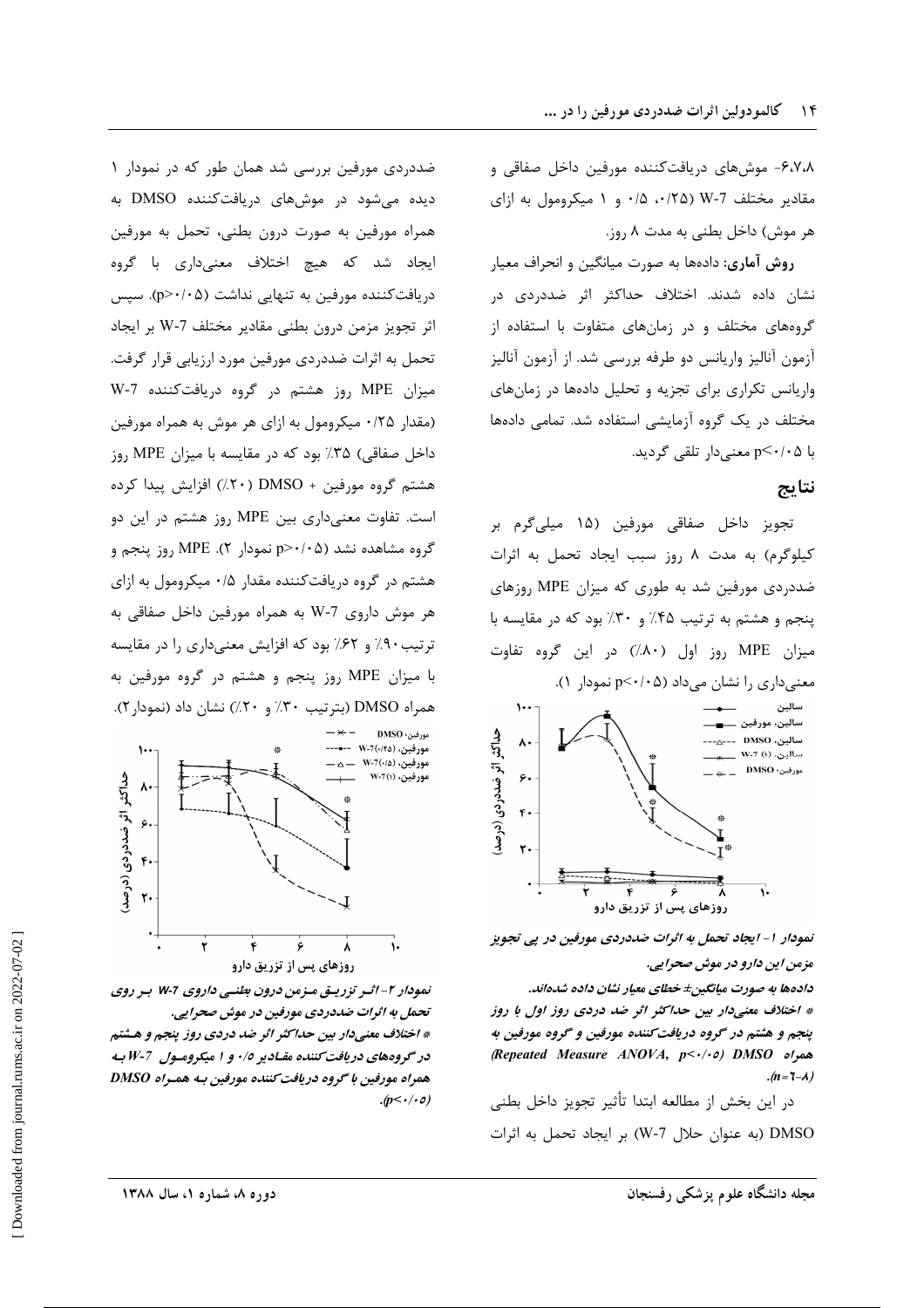همان طور که در نمودار ۲ دیده می شود MPE روز پنجم و هشتم در گروه دریافتکننده داروی W-7 (مقدار ۱ میکرومول به ازای هر موش) به همراه مورفین داخل صفاقی به ترتیب ۸۵٪ و ۶۵٪ بود که در مقایسه با میزان MPE روز پنجم و هشتم در گروه مورفین به همراه DMSO (به ترتیب ۳۰٪ و ۲۰٪) افزایش معنیداری را نشان میدهد (p<٠/٠۵). این نتایج نشان میدهند که میزان MPE روز هشتم در گروههای دریافتکننده مقادیر بالاتر W-7 (مقادیر ۰/۵ و ۱ میکرومول به ازای هر موش) به همراه مورفین با میزان MPE در روز نخست در آن گروهها تفاوت معنىدارى ندارد، بدين معنى كه تجويز مزمن داخل بطنی داروی W-7 (مقادیر ۰/۵ و ۱ میکرومول به ازای هر موش) به همراه مورفین داخل صفاقی تحمل به اثرات ضددردی مورفین را مهار میکند (نمودار ۲).

تجويز داخل بطني حداكثر مقدار 7-W ( مقدار ١ میکرومول به ازای هر موش) به همراه تجویز داخل صفاقی سرم فیزیولوژیک تفاوت معنیداری را در زمان تأخیری پس کشیدن دم در مقایسه با گروه دریافتکننده سرم فیزیولوژیک به تنهایی ایجاد نکرد (p>٠/٠۵ نمودار ۱). ىحث

این مطالعه به منظور بررسی اثر مهار فوق نخاعی پروتئين كالمودولين از طريق تجويز داخل بطني مهارکننده اختصاصی این پروتئین (داروی W-7) بر بروز تحمل به اثرات ضددردی مورفین صورت گرفت. نتایج حاصل از این بررسی نشان داد که تجویز داخل بطنی داروی 7-W به صورت مزمن موجب جلوگیری از بروز تحمل به اثرات ضددردی مورفین میگردد به طوری که میزان حداکثر اثر ضددردی (MPE) روز پنجم و هشتم در گروههای دریافتکننده مقادیر زیاد این دارو به همراه مورفین به صورت معنیداری نسبت به گروه مورفین به

همراه DMSO افزايش نشان داد. نتايج مطالعه حاضر می تواند نشان دهنده این مطلب باشد که کالمودولین و مسیرهای وابسته به آن در ایجاد تحمل به اثرات ضددردی مورفین نقش دارند که این مسأله با گزارشات قبلی سایر محققین همخوانی دارد [۱۸-۱۷، ۱۰-۹]. به عنوان مثال نشان داده شده است که تزریق داخل بطنی مهارکننده آنزیم کلسیم-کالمودولین پروتئین کیناز II سبب مهار ايجاد تحمل به اثرات ضددردى مورفين در آزمون Tail-Flick در موش صحرایی میگردد [۹].

محققین گزارش کردهاند که تحریک مزمن گیرندههای اوپیوییدی توسط أگونیست این گیرندهها موجب افزایش کلسیم داخل سلولی میشود [۲۰-۱۹] که این امر سبب جدا شدن كالمودولين از غشاء سلول ميگردد [٨]. افزايش میزان کالمودولین موجود در سیتوزول، انتقال کالمودولین را به درون هسته سلول القاء میکند [۲۱]. کالمودولین در هسته بروز(Expression) یکسری از ژنها را تغییر می دهد که این تغییرات در بروز عوارض ناشی از تجویز مزمن اوييوييدها از جمله ايجاد تحمل مؤثرند [٢٣-٢٢]. علاوه بر آن كالمودولين از طريق فسفريلاسيون پروتئينهاي phosducin-like در مغز باعث تنظيم عملكرد پروتئینهای G-proteins) G) میشود که این پروتئینها در مسیرهای سیگالینگ مربوط به گیرندههای اپیوئیدی نقش دارند [۲۴]. از سوی دیگر نشان داده شده است که در اثر تجويز مزمن مورفين، محتواي كالمودولين مغز موش افزایش مییابد [۱۳–۱۲، ۲۲]. همچنین افزایش فعالیت کالمودولین در قسمتهای مختلف مغز از جمله استریتوم، مغز میانی، قشر مخ و تالاموس در اثر تجویز مورفين گزارش شده است [۲۶-۲۵].

# نتيجەگېرى

مطالعه حاضر نشان داد که مهار مزمن فعالیت كالمودولين در مغز موش، ايجاد تحمل به اثر ضددردى

مجله دانشگاه علوم پزشکی رفسنجان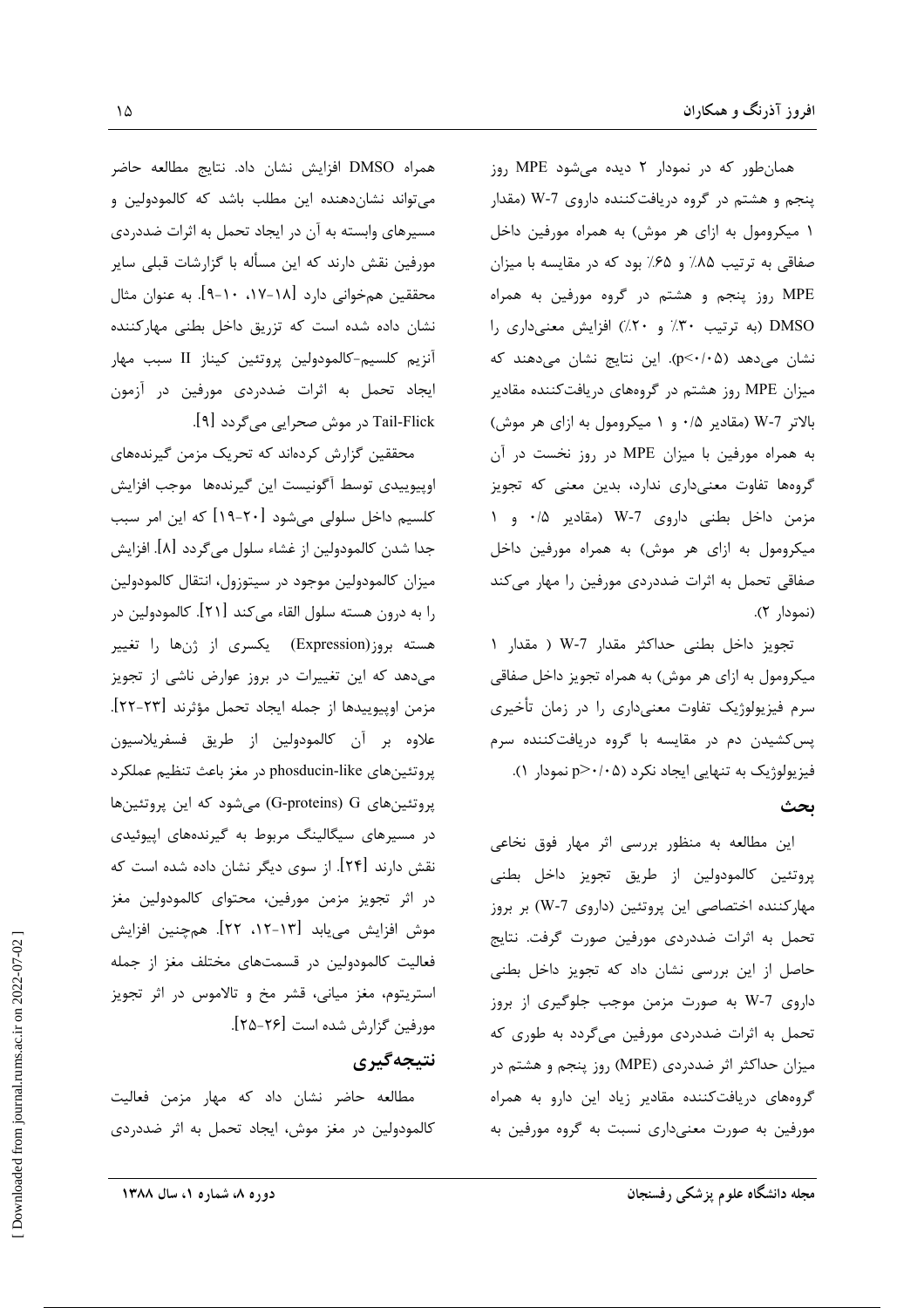تشکر و قدردانی اين مطالعه نتيجه طرح تحقيقاتي مصوب مركز تحقيقـات علـوم اعصاب كرمان مى باشد. بدين وسيله از زحمات كليه پرسنل ايـن مرکز قدردانی و تشکر به عمل می آید.

مورفین را مهار م*ی ک*ند. بنابراین به نظر می سد که تغییرات مشاهده شده در محتوا و میزان فعالیت كالمودولين در يي تجويز مزمن مورفين احتمالاً در ايجاد عوارضي همچون ايجاد تحمل به مورفين نقش دارد.

## **References**

- [1] Koob GF. Drugs of abuse: anatomy, pharmacology and function of reward pathways. Trends Pharmacol Sci, 1992; 13(5): 177-84.
- [2] Koob GF, Le Moal M. Drug abuse: hedonic homeostatic dysregulation. Science. 1997; 278(5355): 52-8.
- [3] Kreek MJ. Opiates, opioids and addiction. Mol Psychiatry 1996; 1(3): 232-54.
- [4] Ye XF, Lu Y, Zhang P, Liang JH. Calmodulin inhibitor trifluonerazine attenuates the develonment and expression of morphine-induced conditioned place preference in rats. Eur J Pharmacol, 2004; 486(3): 265-71.
- [5] Cheung W. Calmodulin: an overview. Fed Proc, 1982;  $41(7): 2253-7.$
- [6] Adachi S, Oka JI, Fukuda H. Calcium-dependent dynamic changes in the subcellular distribution of calmodulin in frog spinal cells. Brain Res, 1989; 487(1): 196-9
- [7] Baram D, Simantov R. Enkephalins and opiate antagonists control calmodulin distribution  $\blacksquare$ neuroblastoma-glioma cells. J Neurochem, 1983; 40(1):  $55-63$
- [8] Wang D, Sadee W, Quillan JM. Calmodulin binding to G protein-coupling domain of opioid receptors. J Biol Chem. 1999: 274(3): 22081-8.
- [9] Fan GH, Wang LZ, Qiu HC, Ma L, Pei G. Inhibition of calcium/calmodulin-dependent protein kinase II in rat hippocampus attenuates morphine tolerance and dependence. Mol Pharmacol, 1999; 56(1): 39-45.
- [10] Wang ZJ, Tang L, Xin L. Reversal of morphine antinociceptive tolerance by acute spinal inhibition of  $Ca(2+)$ /calmodulin-dependent protein kinase II. Eur J Pharmacol, 2003; 465(1-2): 199-200.
- [11] Rodriguez-Munoz M, de la Torre-Madrid E, Gaitan G, Sanchez-Blazquez P. Garzon J. RGS14 prevents morphine from internalizing Mu-opioid receptors in periaqueductal gray neurons. Cell Signal, 2007; 19(12): 2558-71
- [12] Bonnet KA, Engelberg L, Gusik SA. Calmodulin increases in selective brain regions with opioid dependence. Life Sci, 1982; 31(20-21): 2295-8.
- [13] Hoskins B, Ho IK, Meydrech EF. Effects of aging and morphine administration on calmodulin and calmodulinregulated enzymes in striata of mice. J Neurochem, 1985; 44(4): 1069-73.
- [14] Johnson MA, Tsutsui K, Fraley GS. Rat RFamiderelated peptide-3 stimulates GH secretion, inhibits LH secretion, and has variable effects on sex behavior in the adult male rat. Horm Behav, 2007; 51(1): 171-80.
- [15] Esmaeili Mahani S. Vahedi S. Motamedi F. Pourshanazari A, Khaksari M, Ahmadiani A. Nifedipine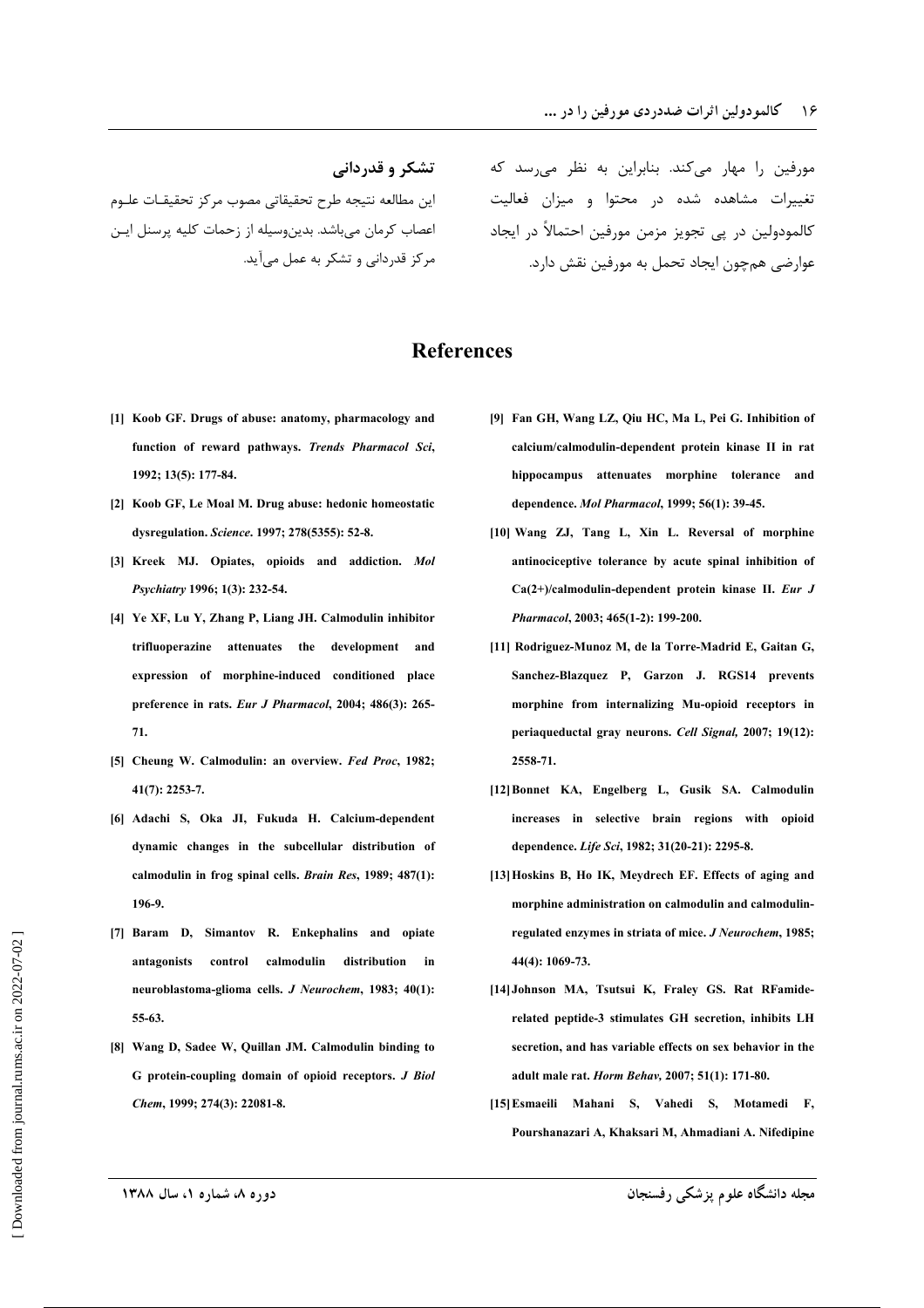potentiates antinociceptive effects of morphine in rats by decreasing hypothalamic pituitary adrenal axis activity. Pharmacol Biochem Behav, 2005; 82(1): 17-23.

- [16] Esmaeili Mahani S, Motamedi F, Javan M, Ahmadiani A. Involvement of hypothalamic pituitary adrenal axis on the effects of nifedipine in the development of morphine tolerance in rats. Pharmacol Biochem Behav, 2005; 81(1): 152-7.
- [17] Tang L, Shukla PK, Wang LX, Wang ZJ. Reversal of morphine antinociceptive tolerance and dependence by the acute supraspinal inhibition of  $Ca(2+)$ /calmodulindependent protein kinase II. J Pharmacol Exp Ther, 2006; 317(2): 901-9.
- [18] Hamdy MM, Noda Y, Mivazaki M, Mamiya T, Nozaki A, Nitta A, et al. Molecular mechanisms in dizocilpineinduced attenuation of development of morphine dependence:  $\overline{a}$ association with cortical Ca2+/calmodulin-dependent signal cascade. Behav Brain Res. 2004; 152(2):263-70.
- [19] Diaz A, Ruiz F, Florez J, Pazos A, Hurle MA. Regulation of dihydropyridine-sensitive  $Ca++$  channels during opioid tolerance and supersensitivity in rats. J Pharmacol Exp Ther, 1995; 274(3): 1538-44.
- [20] Welch SP, Olson KG. Opiate tolerance-induced modulation intracellular of free calcium in synaptosomes. Life Sci, 1991; 48(19): 1853-61.
- [21] Wang D, Tolbert LM, Carlson KW, Sadee W. Nuclear Ca2+/calmodulin translocation activated by mu-opioid (OP3) receptor. *J Neurochem*, 2000; 74(4): 1418-25
- [22] Niu S, Kuo CH, Gan Y, Nishikawa E, Sadakata T, Ichikawa H, et al. Increase of calmodulin III gene expression by mu-opioid receptor stimulation in PC12 cells. Jpn J Pharmacol, 2000; 84(4): 412-7.
- [23] Deisseroth K, Heist EK, Tsien RW. Translocation of calmodulin to the nucleus supports **CREB** phosphorylation in hippocampal neurons. Nature. 1998; 392(6672):198-202.
- [24] Sanchez-Blazquez P, Rodriguez-Munoz M, Montero C, de la Torre-Madrid E, Garzon J. Calcium/calmodulindependent protein kinase II supports morphine antinociceptive tolerance by phosphorylation of glycosylated phosducin-like protein. Neuropharma cology. 2008; 54(2): 319-30.
- [25] Hoskins B, Ho IK, Meydrech EF. Effects of morphine and aging on brain calmodulin levels in mice. Exp Aging Res, 1985; 11(3-4): 143-5.
- [26] Nehmad R, Nadler H, Simantov R. Effects of acute and chronic morphine treatment of calmodulin activity of rat brain. Mol Pharmacol, 1982; 22(2): 389-94.